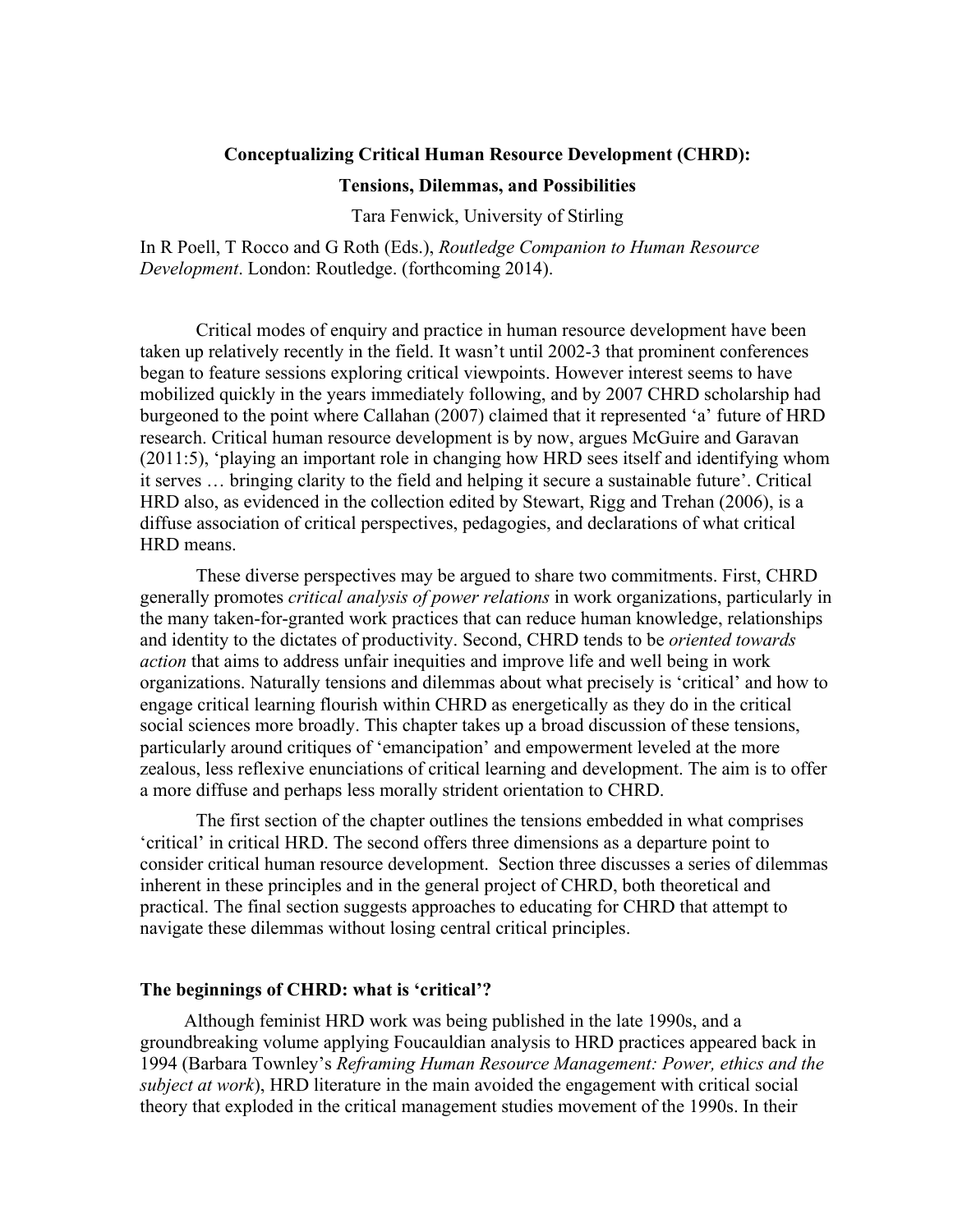review of 600 papers presented to the Academy of Human Resource Development (AHRD) 1996-2000, Bierema and Cseh (2003) concluded that:

HRD focuses little on issues of social justice in the workplace or larger social context. Women's experiences as well as those of other diverse groups is ignored, as are asymmetrical power arrangements. Gender/race/ethnicity is not used as a category of analysis —even when data are collected by gender. Organizational "undiscussables " such as sexism, racism, patriarchy, and violence receive little attention in the literature yet have considerable impact on organizational dynamics. Finally, HRD research has only weakly advocated change. (pp. 23-24)

Bierema and Cseh ended with a call for critical perspectives in HRD practice and research: for greater focus on how HRD might reproduce power relations in organizations, for questions about "who benefits" from HRD, and for strategies that address gender and equity issues. The first explicitly 'critical' session at an AHRD conference was held in 2002, with the intent of unpicking assumptions and challenging "the predominantly performative and learning-outcome focus of the HRD field" (Elliott and Turnbull, 2002, p. 971). The UK Critical Management Studies Conference inaugurated a Human Resources Management stream in its 2003 annual conference: the call for papers expressed puzzlement that HRD "has largely slipped outside the gaze of critical management analysts (CMS, 2002). Presenting at that conference, Sambrook (2004) argued the importance of bringing discourses of 'being critical' to bear *among* current conflicting eclectic discourses of HRD, without privileging the critical iconoclast pitted against the HRD 'other'.

But what exactly is it to 'be critical'? Theoretical notions are wide-ranging in critical studies of management, education, accounting, law, and health care as well as, increasingly, HRD. Common aims in all of these critical professional studies are to challenge taken-for-granted configurations of power and control that determine de facto knowledge authorities, limit identities, create exclusions, reinforce repressive practices, and generally conceal their own tactics of consolidating resources for the few. The general goal tends to be organizational and broader societal reform in terms of justice, democracy and equity. What constitutes such reform is broadly debated, of course, and subject to dynamics in particular contexts. Activities of challenging ideology, recognizing hegemony, and unmasking power, figure prominently in critical management as well as CHRD studies.

However, caution is advised to avoid conflating the positional distinctions of various critical views taking up these themes. Most of these assert very different, even incommensurable, views about the nature of organizations, power, and ways forward. For example, some Marxist views (Brookfield and Holst 2010) argue that anything short of revolutionary action for worker control of the means of production is not emancipatory. Others focus on recognition of sexual orientation, race and gender politics beyond class. Poststructural views tend to focus upon understanding how flows of discursive practices produce particular subjects and regimes of knowledge in work.

To show patterns amidst this pluralism, Fournier and Grey (2000) suggest two main "lines of tension" in critical management studies. One concerns the nature of power, with tension between those arguing from a structural Marxist understanding of exploitation and contradiction, and those who understand power as continually circulating among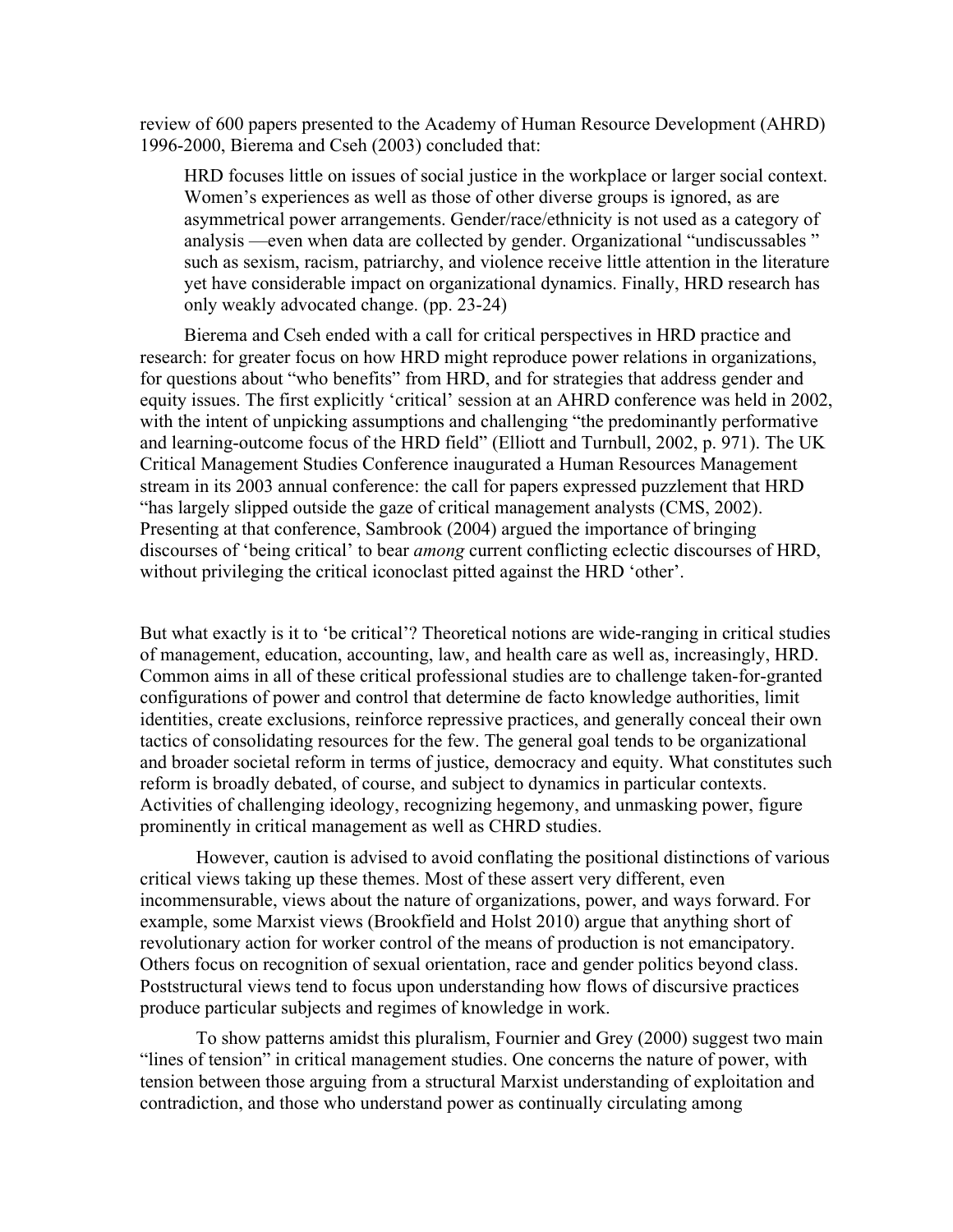heterogeneous assemblages of people and things. Another tension concerns critical engagement with practice. Some CMS writers argue that a pragmatic orientation dilutes critical integrity, and others that a purist academic stance is elitist and insular. Meanwhile practitioners juggle uncomfortably with both pragmatism and purism. In any case, a complicating factor in critical management studies is the quick slide that can occur from analysis to prescription for particular practices, sometimes blurring ontological arguments with normative assertions about desirable conditions and virtuous behaviours. Appeals for social justice and liberation can obscure what exactly is the object of inquiry and what assumptions are being made in the selection and analysis of particular organizing processes.

The potential here for problems is neatly summarized by Perriton and Reynolds (2004), whose focus was management development but pertinent to HRD more broadly. They trace the emergence of the 'critical approach' in management development, showing that it was mostly influenced by ideas of the educator Paulo Freire who of course was writing for a very different context than  $21^{st}$ -century human resource developers: his 1970 book *Pedagogy of the Oppressed* was about liberation of poverty-stricken peasants in mid  $20<sup>th</sup>$  century Brazil through collective literacy education. Freirian-based pedagogies were borrowed to 'conscientize' students in management schools; that is, to develop students' political agency to challenge those individual and collective oppressions embedded in conventional managerialist ideologies, such as techno-rational control, unitarism, and worker subjection to profit and productivity. Critical pedagogy developed largely for public school education further influenced the uptake of what became an emancipatory focus in critical management development. That is, not only are the processes of power and ideology foregrounded along with inequalities they produce, but the fundamental aim of critical management education has been to realize "a more just society based on fairness, democracy and 'empowerment" (Perriton and Reynolds, 2004, p.63) largely by contesting inequities and by liberating the voices of the marginalized.

The problems of such critical approaches to development and learning have been widely addressed by feminist and poststructural writers, most notably by Ellsworth (1989). The notion of emancipation remains a very hierarchical and presumptive intrusion of the enlightened into the lives of those dupes who are considered less fortunate. The desirable end point is usually determined by the gaze of the critical educator, as argued elsewhere (Fenwick, 2005b). Such essentialist binaries between dominant and oppressed groups hardly reflect the complex blurriness and continual negotiations and subversions of power among multiple networks and sub-groups in contemporary organizations (Fenwick, 2005b). Nor do they map persuasively onto the diversity and hybrid identities of organizational members and groups that are continually produced by complex intersections of gender, race, sexuality, generation and language. Overall, Perriton and Reynolds (2004) call for a general reenvisioning of critical development that presents:

a challenge to the rationalist assumptions that underpin critical reflection as the core pedagogical practice of [CHRD], the charge that it is not only gender blind in its pedagogical practices but that it also lacks reflexivity. (p 69)

In summary, the meanings of 'critical' in CHRD are diffuse and contested, emanating as they do from widely different philosophical bases. These histories and purposes of different critical trajectories that influence CHRD need careful analysis to highlight their particular assumptions and obsessions, and to map their fit with HRD. Finally, the problems of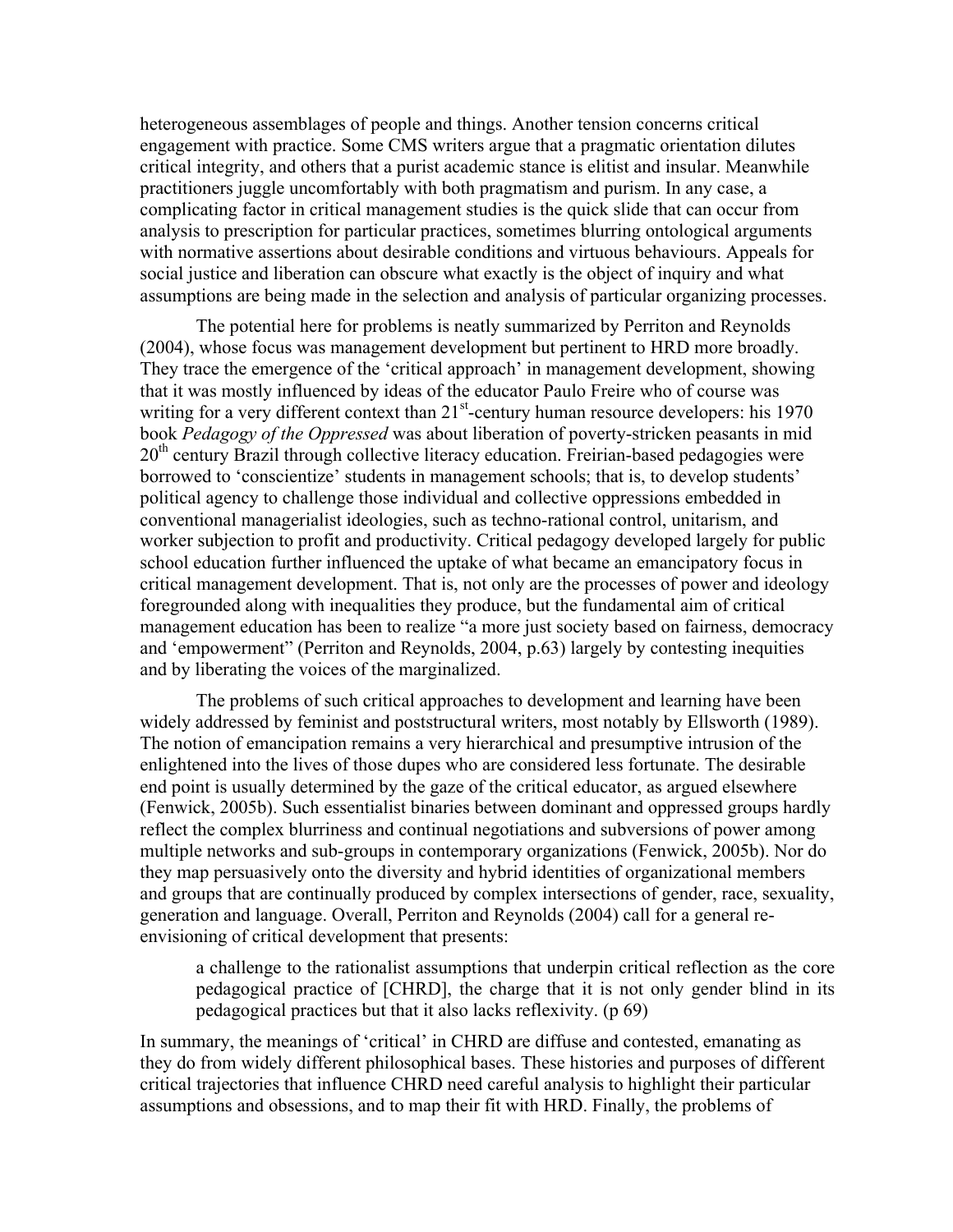emancipatory intents, and the importance of self-reflexivity, are worth close attention in critical HRD.

## **Dimensions of critical human resource development**

Because of this eclectic terrain of critical ideas associated with CHRD, any argument in this field needs to declare its own particular critical position, particularly when critical treatises can quickly become normative and then prescriptive. For purposes of this chapter, therefore, three dimensions first introduced in Fenwick (2005a) are described as a point of departure for dialogue. These are intended neither to provide a heuristic device for CHRD writers and practitioners, nor to totalize diverse critical positions. Rather, these three dimensions aim to recognize similarities across selected critical perspectives to draw forth certain shared values. They draw largely from critical HRD and management studies (Alvesson and Wilmott 1996, Bierema 2008, McGuire and Garavan 2008, Sambrook 2009, Townley 1994) that focus on questions of interests served by the organization of work, exclusions from the construction of knowledge, effects of economic ideologies, power relations underpinning organizational structures, and discursive practices that regulate individuals within these structures. These dimensions also draw from feminist and anti-racist pedagogies the injunction to engage people in critical analysis of social practices, texts and environments to examine the inequities produced and the possibility for alternate subject positions and more just and generative practices (e.g. Alfred and Chlup 2010, Brookfield and Holst 2010, Metcalfe 2008). This framework is not intended to eliminate the vibrant pluralism now flourishing in the general field of critical human resource development studies, but rather to offer a starting point for investigating their nuances.

As noted in the introduction, two principles appear to underpin these dimensions. First, CHRD promotes *critical analysis of power relations*, commonly focused on inequities. In context of work organizations, this analysis challenges the subjugation of human knowledge, skills, relationships and education to orthodoxies of organizational and management knowledge, goals and practices. Second, CHRD tends to be *oriented towards action* that that will improve life and well being in work organizations. CHRD assumes that HRD practitioners, managers and employees can learn, for example, to notice and question the ways organizational structures can compromise human dignity and health, ethical engagements with stakeholders, and ecological and social responsibility. It assumes that practitioners can learn to envision and help bring about reform of organizations and management practice to enable, in Kincheloe's (1999) words, more just, equitable, lifegiving and sustainable workplaces.

Working from these two principles, the following three dimensions are proposed for critical human resource development as a site of practice.

1. *Purposes of critical human resource development* are primarily to promote practitioners' critical awareness of power relations and their effects, as well as their capacity to act towards particular projects within these power relations. That is, CHRD opens spaces and directions for practitioners' critical questioning of key organizational practices and discourses that influence their own and others' thinking, identities, and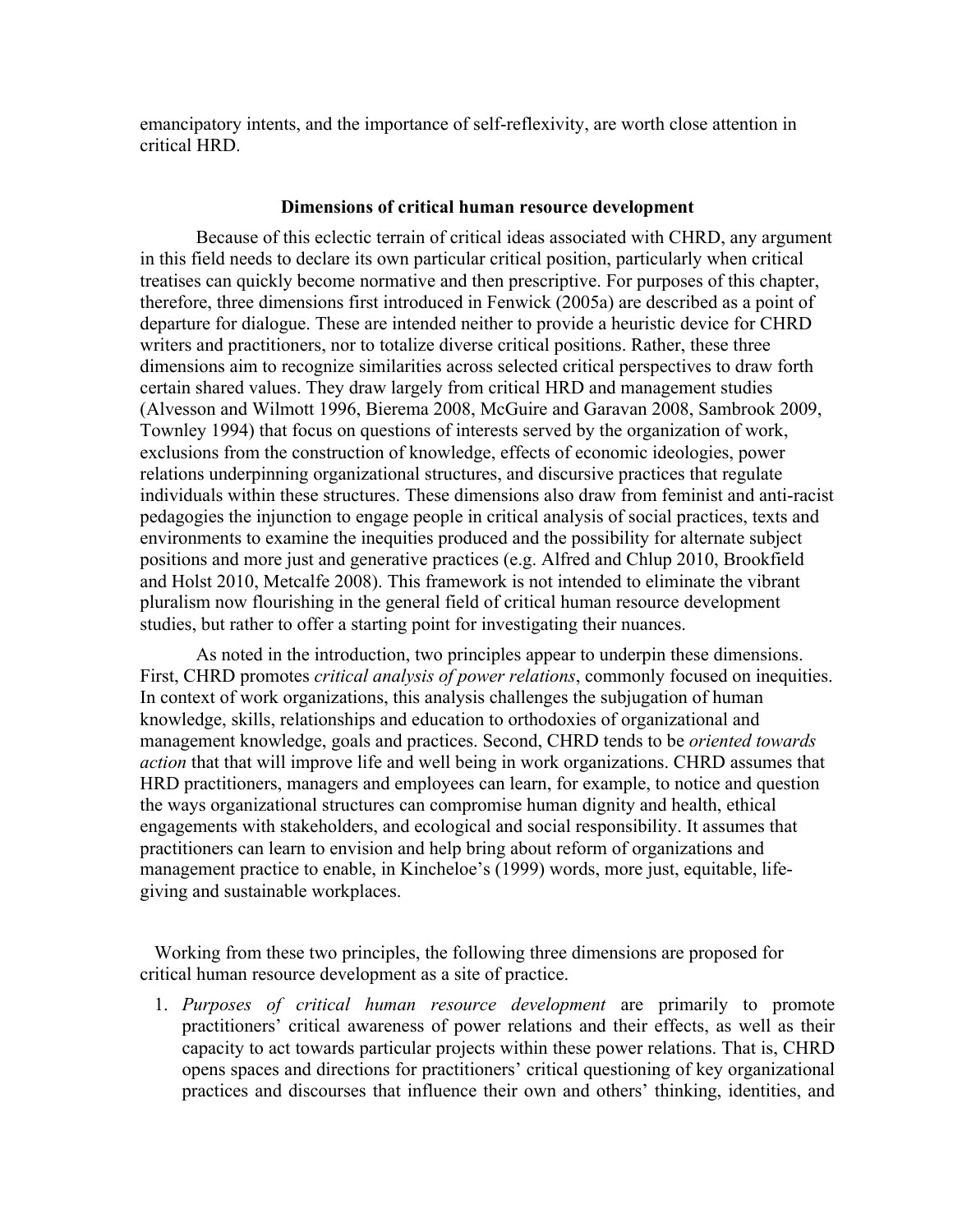behaviors. Opening spaces implies unpicking the complex power relations that hold together what appear to be stable and immutable routines, texts and goals, and questioning the central contradictions embedded within them. Opening spaces is also about making available alternate spaces, which means introducing people to theoretical tools that provide various critical entry points and angles of questioning, while exposing these tools themselves to critical questioning. For example, students can be introduced to projects such as organizational reform in directions aligned with justice, equity, sustainability and democratic participation. But they are also encouraged to examine the internal tensions and the practical difficulties in such projects.

- 2. *Assumptions of critical human resource development* include understanding both management and human resource knowledge and skill as contested, within the contested relations of organizations. No monolithic body of knowledge and no orthodoxy of procedure can address these contestations adequately. Further, these relations are fluid. Tools, texts, policies and people are brought together and translated into practices, institutions and knowledge in ways that appear stable, and whose construction are concealed by a-historical illusions of homogeneity and alignment. CHRD assumes, however, that the circulations of power and the various negotiations that have created and are holding together all of these practices and identities can in fact be traced and exposed. This exposure reveals important differences in the organizational landscape, This exposure can also dissolve or at least weaken the apparent power of certain orthodoxies, and ultimately can lead to expansion: expansion of possibilities and capacities, of individuals as well as of objectives, processes and structures. CHRD also assumes that when individuals become aware and, ideally, appreciative of difference, a practice of HRD can be devised that acknowledges and even works productively with difference.
- 3. *Practices of critical human resource development* engage practitioners as well as educators in a critical reading of their worlds. Activities push people to problematize taken-for-granted conditions, representations, practices and policies. Managers are engaged in inquiry about the justice and equity of these conditions, and encouraged to see links between personally-experienced struggles and larger economic, socio-cultural and political forces. CHRD also creates uncomfortable spaces for people to question whose interests are served by their practices, how knowledge is constructed, what knowledge counts and who influences its assessment. CHRD challenges people to truly acknowledge human difference and how difference is treated in organizations. People are encouraged to question their own positionality, their investments and desires, and their (often) contradictory implications in sustaining particular ideologies, interests and power relations in communities of difference – both in organizations and in the classroom. Reflexivity, both philosophical and methodological, is central in CHRD to challenge not only orthodoxies of 'managerial' regulation, but also the imposition of emancipatory efforts. The main orientation of CHRD is towards practice: exploring approaches practitioners might adopt in organizations to interrupt unreasonable inequity, promote inclusion, and encourage critical questioning of the way-things-are towards more productive processes.

In this framework, the central purpose and approach of CHRD remains political: engaging new managers in recognizing relations of power, locating undesirable effects of these power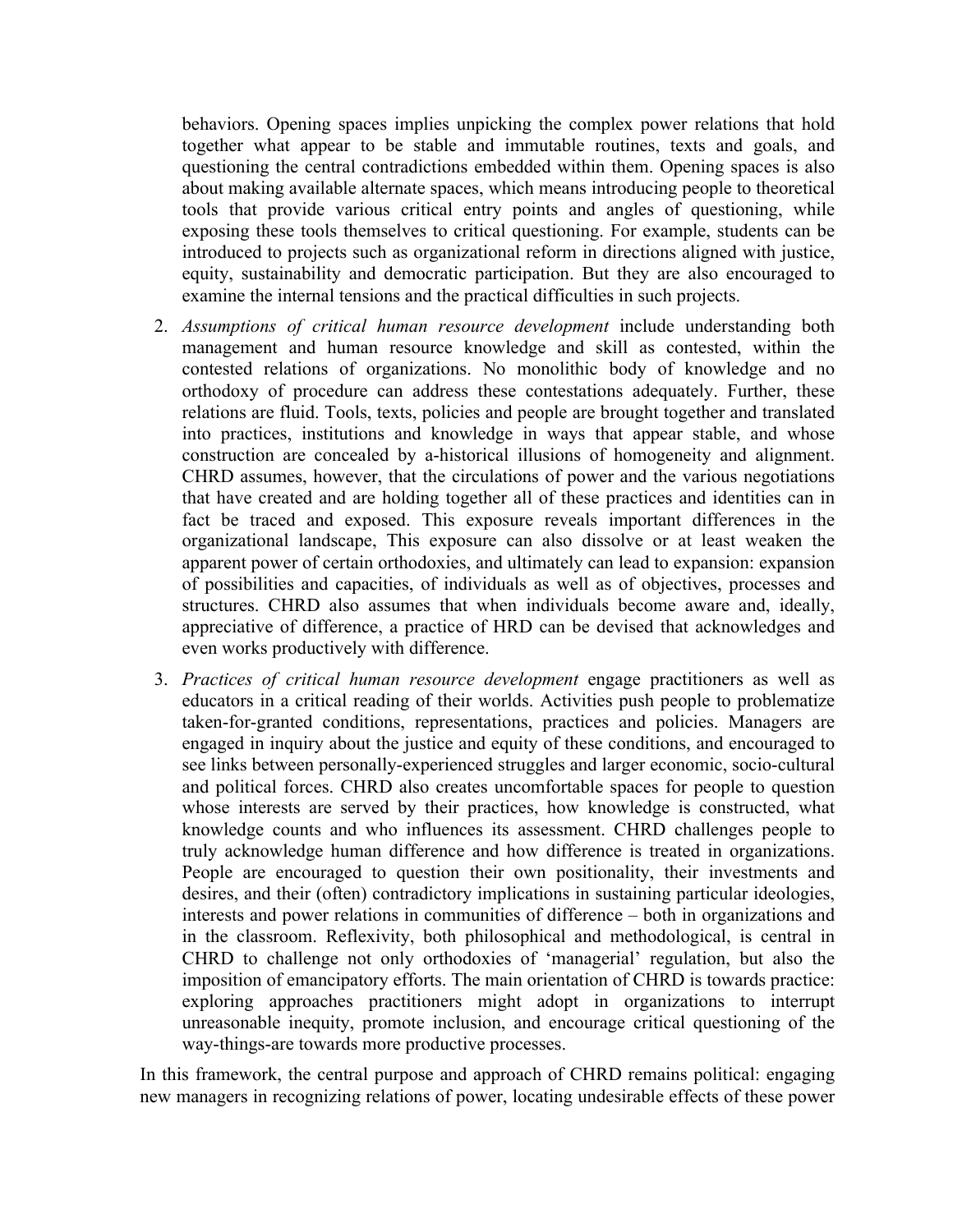relations for oneself and others touched by the organization's work, and envisioning action that can be taken or encouraged by managers. Determining just what comprises desirable action is rife with moral assumptions. Virtuous ideals like justice, equity and democracy bear a complex relationship to organizational action in a global capitalist economy, leading to tensions in critical human resource development.

#### **Tensions and dilemmas of critical human resource development**

As was intimated earlier, some dilemmas emerge when trying to graft ideals of critical theory and pedagogy onto human resource development. These critical principles of justice, democracy, equity and participation take what Perriton and Reynolds (2004) call the moral high ground. But practices of exposure, iconoclasm and reflexivity inevitably produce conflict when inserted into the complex everyday worlds of HRD practice and organizational life.

# *Critical practice in capitalist structures?*

Some critical theorists (e.g. Brookfield and Holst 2010) might argue that emancipatory educative practice within capitalist institutions, particularly in the hands of HRD or management, is completely untenable: what emerges would always be a domesticated shadow of critical struggles against oppression, exploitation and inequity. It is all very well to say that critical studies and organizational practice should be married. However without further theorizing of fundamental contradictions and their political play in workplace organizations, little may be gained beyond further disillusion or duplicity. Critical human resource development needs to address these very contradictions, perhaps linking itself more explicitly to critical studies already flourishing in professional fields of accounting, law, and medicine as well as education and management. At the same time, an effective CHRD will be grounded in people's actual needs and experiences working in organizations. To disengage from practice is to confine critique to research and theory, risking hermetic scientism or naïve prescriptions.

#### *Sustaining radical purpose amidst managerialism?*

Another dilemma concerns the feasibility of critical practice in organizations. Some argue that human resource development is becoming increasingly aligned with management and managerialism (Bierema 2009). Conventional expectations for managers are held in place by prevailing organizational structures of authority, systems of reward and accountability, and divisions of labour. Critical human resource practice is difficult to sustain without either system change or sophisticated strategies to work through such complexities. Both workers and managers are usually quite constrained in terms of the actions they could take, the decisions they could make and the influence they could have, despite organizational resolves for empowered, self-directed teams and thinking workforce. Further, as argued elsewhere (Fenwick 2003, 2005a), empowerment as a concept has long been co-opted in popular management literature for purposes of promoting productivity and organizational gain rather than organizational reform. There is by now healthy suspicion of management declarations of support for non-hierarchical structures, collaborative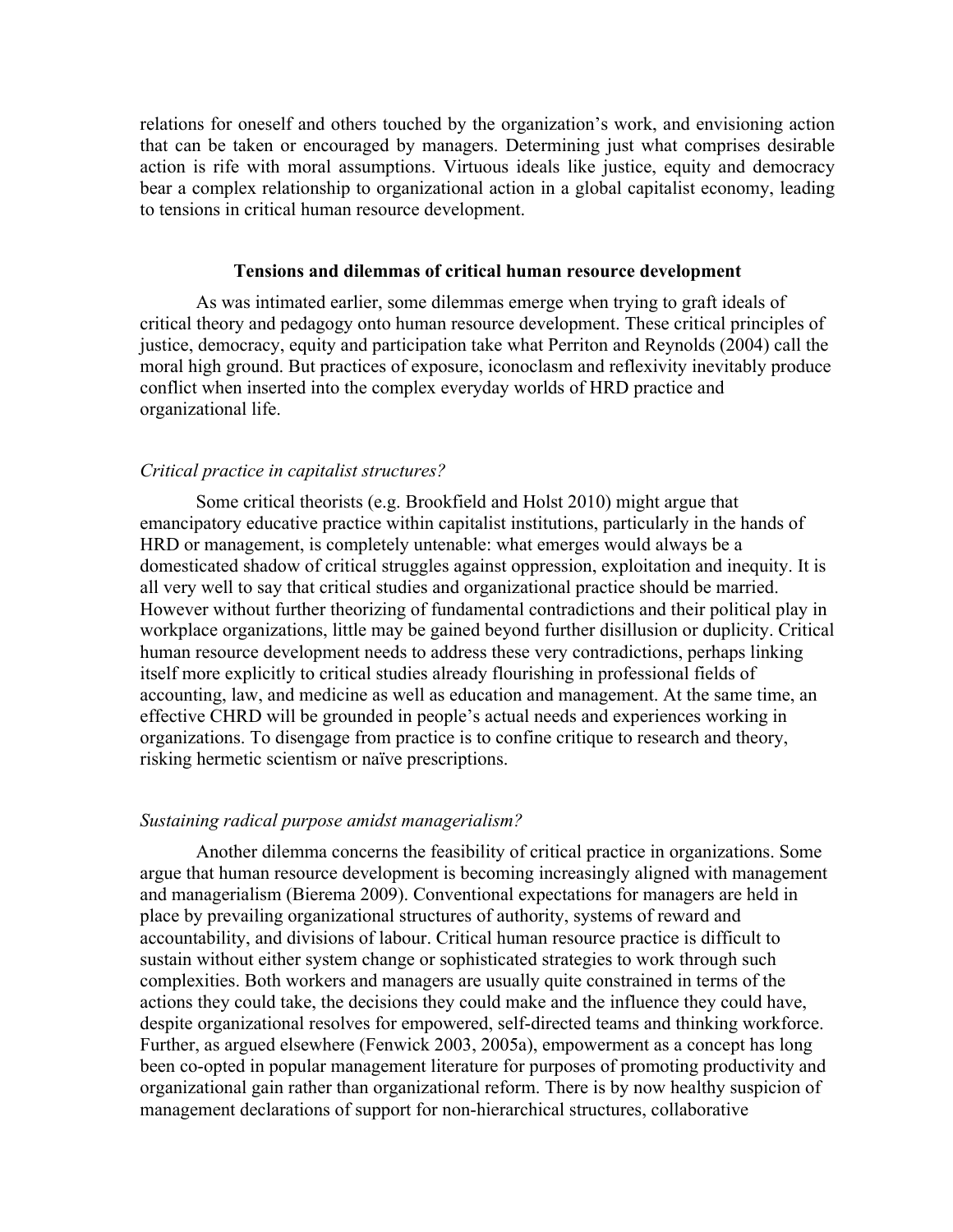management approaches, and continuous learning. All of these have been used to introduce reengineering efforts that in fact have sedimented inequities and undemocratic power relations.

## *Developing resources critically?*

The contradiction of purporting commitments to human equity and empowerment while calling people 'resources' has been recognized for some time (Stewart et al. 2006). Furthermore, 'development' can often be enacted as a hierarchical rather than cooperative relation, where the 'other' is constituted in the developer's gaze as progressing from incompleteness to wholeness. In the tradition of HRD this process has been driven by organizational performance needs and conducted through 'technologies of control', as Townley (1994) describes HRD practices such as performance appraisal and classification. Radical commitments challenge this hierarchical management of human learning and subjugation of human lives to organizational productivity, and seek to explore a range of more worker-centered definitions of meaningful work and growth. Furthermore, radical educative approaches aim not to increase humans' exchange value, but to liberate human beings and their knowledge from this commodification. Contemporary critical orientations tend to seek a reframing of historic conceptions of production and exchange. This reframing is not conducted through imposed 'technologies' but through participatory dialogues in dialectic with collective action. Thus there appear to be ideological contradictions between the radical orientation of critical dimensions and the performance-development orientation of much mainstream HRD practice.

## *Fallibility of critical perspectives?*

A further dilemma inheres simplistic conceptualizations of domination/oppression presented by certain Marxian critiques. To view managers and workers as separate groups in unitary and fixed positions is to ignore today's shifting and often networked organizations and identities. Similarly, assumptions that singular groups in the workplace intentionally wield domination and control over others are insupportable amidst complex and overlapping interests and power circulations. These dynamics are linked with a host of affiliations and identifications related not just to class but to language, race, gender, sexual orientation, generation, and knowledge in particular cultural contexts. It is difficult to point to clear centers and peripheries in organizations, or to power situated unambiguously in any one position. Too often managers are portrayed as homogenous, or unproblematically as the oppressors. But emancipatory approaches can present an equally unsalubrious rescue. As Alvesson and Deetz (1996) point out, "the irony of an advocate of greater equality pronouncing what others should want or how they should perceive the world 'better' is not lost on either dominant or dominated groups" (p. 195).

## *Diluting critique?*

In critical management studies as well as CHRD, this dilemma is voiced in debate between those advocating for developing a practical critical agenda, and those worried that such engagement dilutes the critical project. Alvesson and Willmott (1996) argued some time ago that engaging critical theory *within* organizations helps avoid replacing 'old'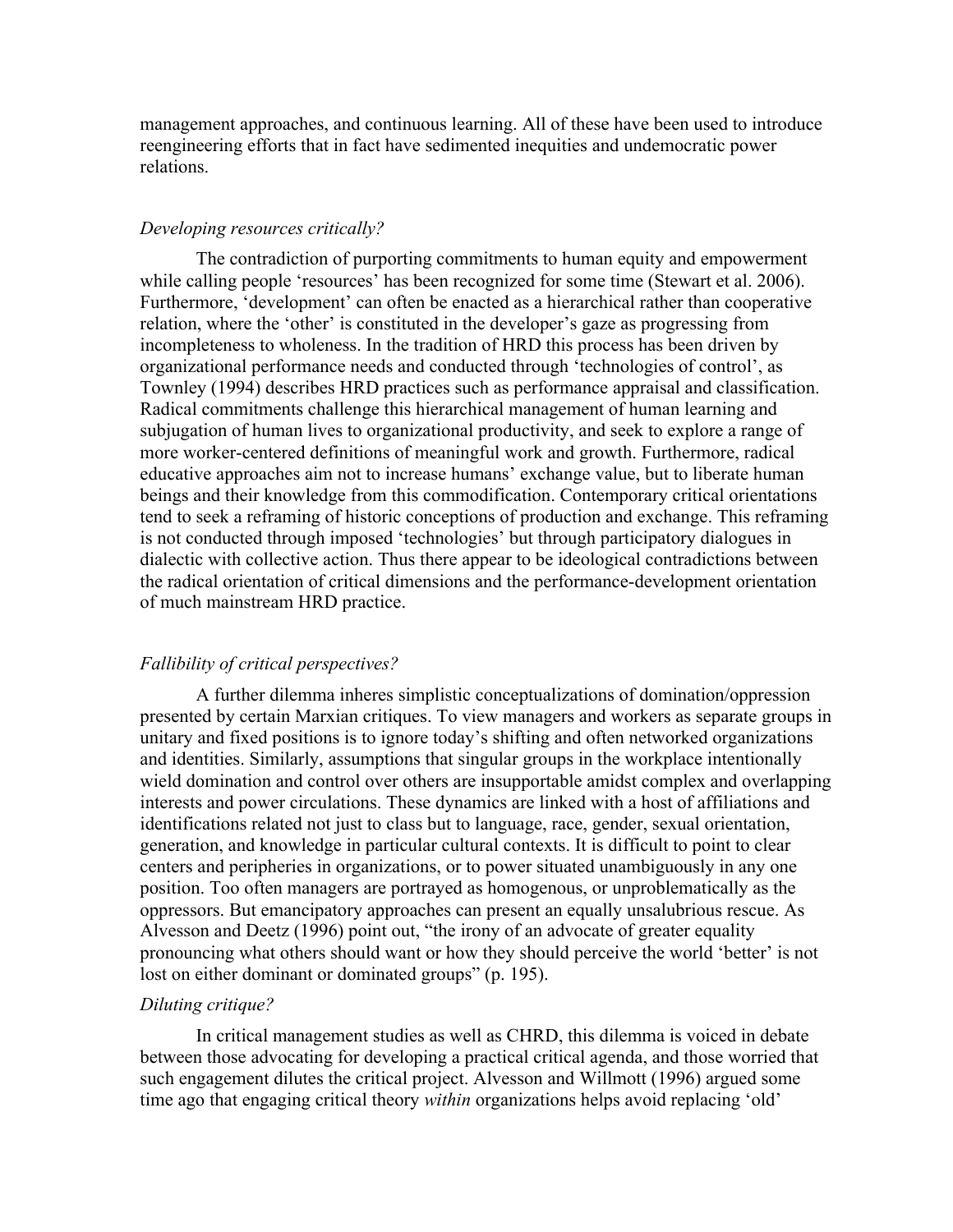instrumental management dogma with 'new' critical ideology. Critical projects worked through messy organizational realities also avoid, write Alvesson and Willmott, a theoretical tendency towards simplistic iron cage depictions of organizations, or broad utopian visions that ignore micro-problems and possibilities persisting in organizations.

# *Practical difficulties?*

However, the question of *how* to integrate critical theory with workplace practice continues to trouble. As McGuire and Garavan (2011) point out, a key problem dogging critical writings in HRD is their tendency to focus on problematizing what *is* rather than providing alternative practices for what *could be*. Feasible practical strategies are needed perhaps more than extended debates about critical social theories in work. McGuire and Garavan suggest that strategies for change, as well as analysis, be developed simultaneously in a multi-leveled approach: individual, organizational, and community/societal. The next section offers some beginning ideas towards the first two levels.

## **Educating for critical human resource development**

In the dimensions offered earlier, the practice of CHRD is about creating spaces for people to question whose interests are served by their practices, how knowledge is constructed, what knowledge counts and who influences its assessment. The point of these critical spaces is, first, to engage people in recognizing how everyday processes of work organizations generally and HRD specifically shape people's identities and activities in particular ways. Second, dialogue in these spaces helps people to inquire into the justice and equity of these processes, and to recognize links between their own personal struggles and the larger forces affecting practice. Third, these spaces should help generate strategies, both to create more democratic practices and to engage others in productive critical questioning. As Valentin (2006) has argued, a good starting point is education: using critical pedagogy to promote critical HRD.

Good critical educators have been practicing in the workplace for some decades (Simon, Dippo and Schenke 1991). They often begin by introducing people to critical theoretical perspectives, then design activities where students apply these perspectives to actual cases to identify issues of equity, exclusion, and interests, contradictions embedded within the organization, and so on. Some educators also guide students through critical analyses of popular management texts and media stories fortify a-political management assumptions. But beyond these rational analyses, how are people to be engaged in a critical reading of the world that is sustainable beyond the classroom and even converted into their everyday practices? If a radical view is simply presented alongside other views, argues Brookfield (2004) and others, it is vulnerable to being domesticated or dismissed as irrelevant by students. Therefore, the critical educator is often challenged to take up a clear critical position as an orientation to both organizations and education – while surviving in conservative academies and avoiding the hubris of heroic emancipator.

Reflexivity is one of three core dimensions for critical development of organizations proposed by Fournier and Grey (2000). That is, the reflexive critique of voice, positionality and knowledge is refracted on to the classroom activities and procedures whenever possible.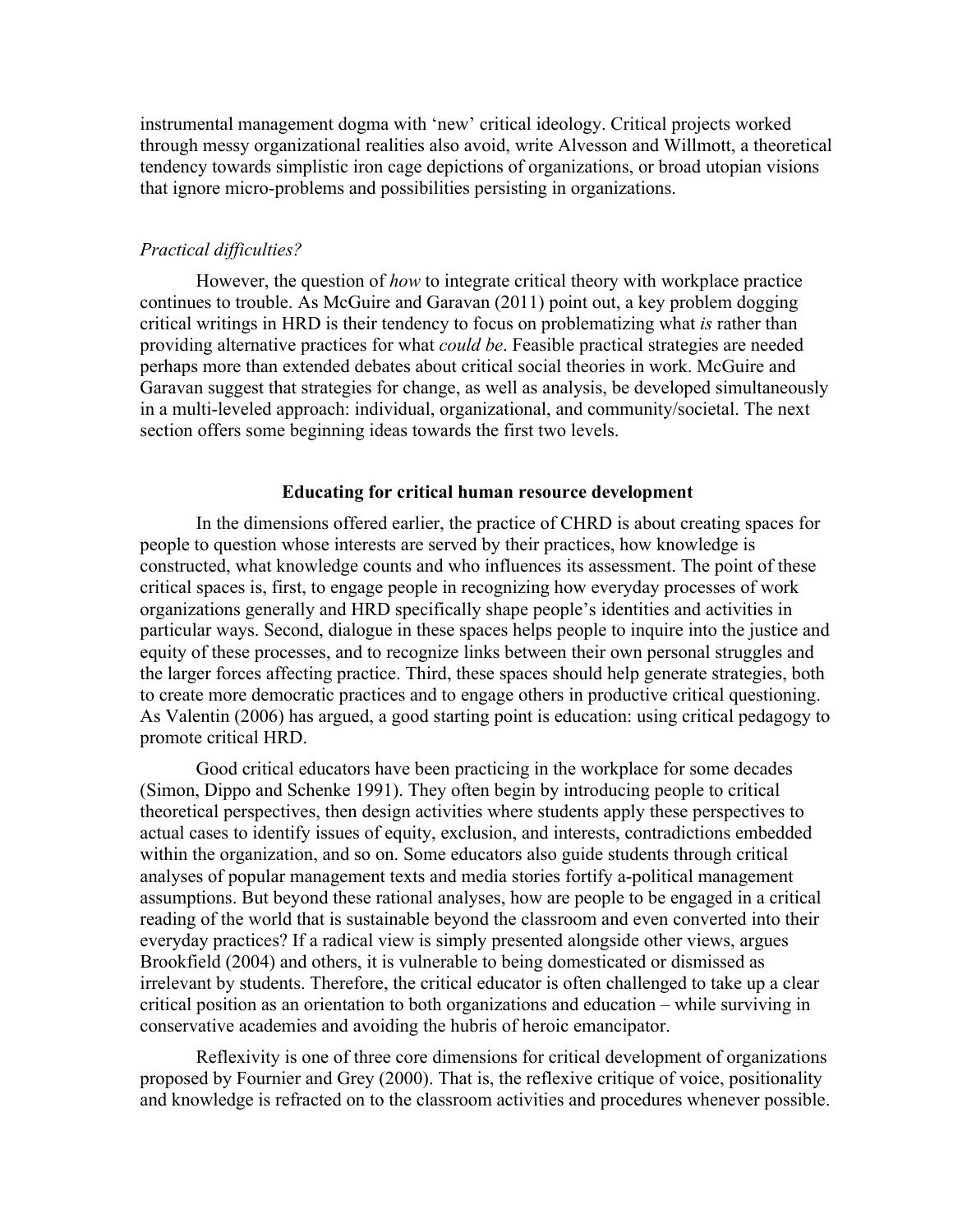In particular, the teacher's own authoritarianism is confronted. The assumptions circulating in the classroom about knowledge authority and the power ascribed to procedural norms (such as grades) can be challenged continually. An entire course might be framed within a critical perspective if students are continually encouraged to raise dimensions of voice, positionality, and the politics of knowledge legitimation unfolding in the different texts and perspectives examined throughout the course. The critical perspective thus is not presented solely as ideological content, but more as a tool for exposing and assessing the ideologies implicit in all voices, including those presenting themselves as neutral, as all-inclusive and tolerant, or as empowering – including, perhaps especially, itself.

#### *Working from individual experience.*

Personal change begins with learners' own experiences of inequity –naming these and analysing them in ways that link their origins to particular relations of power and positioning. The educator's challenge is to balance deconstructive critique with hopeful reconstruction of alternate visions. These visions need to be formulated as authentic alternatives, not illusory transformations that in effect do nothing to challenge existing conditions and relations except to proclaim empowerment and democratic improvement.

As discussed elsewhere (Fenwick 2005b), students often welcome tools of critical cultural analysis for their own organizational experiences. Many find critical language and concepts useful for examining contradictions, everyday politics, accelerating pressures, disciplinary HRD technologies (e.g. performance appraisals, classification schemes, 'confessional' dialogues, and remediation by training), ineffectual procedures that appear immutable – and various acts of resistance. They can analyse their own stories to examine organizational structures (reward mechanisms, knowledge most valued, activities dependent on perpetual disablers), as well as larger cultural discourses and accepted imperatives (such as performance, measurement, continuous change and innovation). Dialogue in small groups and plenary is useful for analysing personal experience, although it often needs critical mediation to sustain a collective commitment to reflexivity. There are always some voices, sometimes very aggressive, espousing dominant assumptions, discriminatory sentiments, intolerance for others' views, or refusal to recognize experiences outside their own. Some students may have difficulty problematizing their own workplace structures and practices in terms of what *they* do and why, but most can engage critically to analyse what they have experienced as *done to them*. Overall the critical educator keeps moving the analysis outwards, examining the interacting systems of practices, people and objects which constitute power relations. The general movement is towards action, involving students in experiments to devise a critical practice of HRD.

# *Linking individual to organization-based projects*

Action is particularly important for human resource development education where students are preparing not for careers of inquiry, but for the difficult work of enacting change in complex and uncertain situations. If CHRD is to actually help prospective practitioners not only to internalize critical insights but also to enact them in organizations, practice should be integrated with critical analysis. At this theory/practice nexus, all of the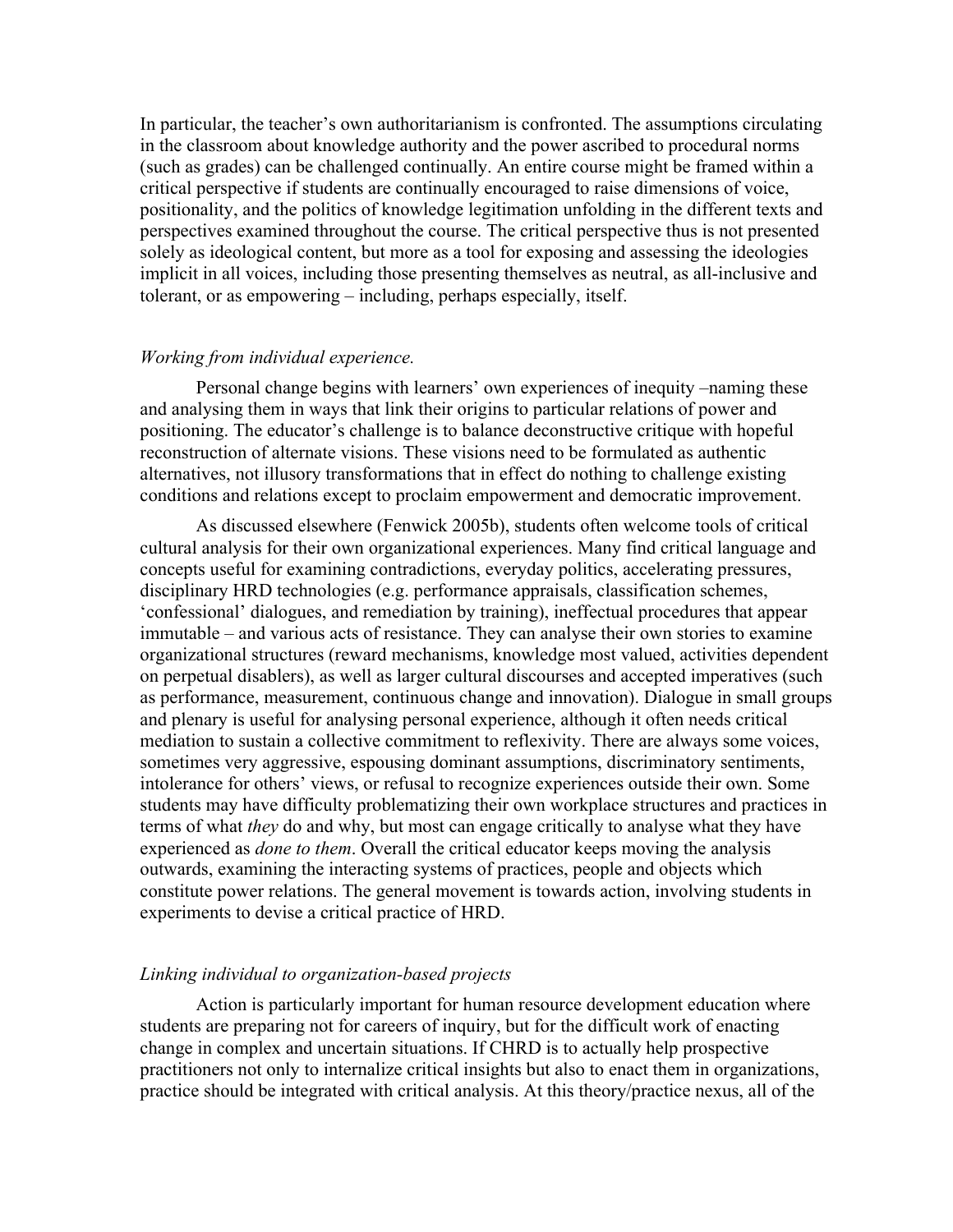dilemmas emerge that were discussed earlier.

However, serious engagement of CHRD with work-based practitioners can help sidestep this old theory/practice polarity, and avoid dualisms between organizations as simplistic iron cages and broad utopian visions that ignore nuanced actualities. One approach is work-based education, where Boud and Solomon (2002) argue for classroom critical inquiry linked to organizational internships. Critical action learning projects within organizations are another approach that have been widely explored (Alvesson and Willmott, 1996; Fenwick, 2003). Loosely based on a combination of critical problem-posing and 'action learning' (AL), groups undertake collaborative problem-solving processes of naming, analysing, exploring action-based solutions, and critically reflecting on an organizational condition or management practice. Critical AL projects can be undertaken by individual students mobilizing employees in their own organizations, or adopted as class field projects conducted by individual or small groups of students in volunteering organizations, supported by discussion back in class. A third approach is organizational narrative, facilitating employees' construction and critical analysis of a change event. Students can even facilitate the development of alternative scenarios with an organizational group. Finally, Meyerson's (2001) work on "small wins" and "tempered radicalism" suggests more modest activities that are adaptable for student projects, such as timing the challenge of one exclusionary meeting protocol and analyzing what happens. There are problems in such approaches (Fenwick 2003), although the critical educational environment can help draw forth the complex micropolitics and contradictions that are enacted. Perhaps the key is fostering, as Brookfield (2004) suggests, a flexible and above all, a reflexive approach to critical learning, through experiments and various collaborations.

## **Conclusion**

Critical human resource development sets out to promote critical practice, among HRD practitioners as well as the wider organization. While this is far from well-defined or even feasibly conceptualized, it can be characterized as a fundamentally political project. From the injunctions of Fournier and Grey (2000), CHRD promotes non-performativity, denaturalization, and reflexivity in organizations by developing managers' critical insights about organizational power relations, interests and inequity, and by exploring alternative possibilities and opportunities for action. Many dilemmas are inherent in the project itself of critical management development. This chapter discussed tensions between notions of 'management development' and critical learning, potential subversion or appropriation of radical purpose, incommensurable assumptions, inadequacies of certain critical conceptualizations, potential dilution of critique in practice, and practical difficulties of implementation. The practical strategies for CMD suggested in this chapter emphasize reflexivity, working from students' experience, and linking classroom to action: both through organization-based projects and to deep critical consideration of the classroom dynamics themselves, following Reynolds and Trehan's (2001) argument for a pedagogy of difference. Perriton and Reynolds (2004) remind us of the educator's complex position in all of this, with their recommendation for a pedagogy of refusal.

Overall, CHRD sets out to negotiate difficult links between the amorphous traditions of critical thought and the complexities of practice in organizations, at a time when both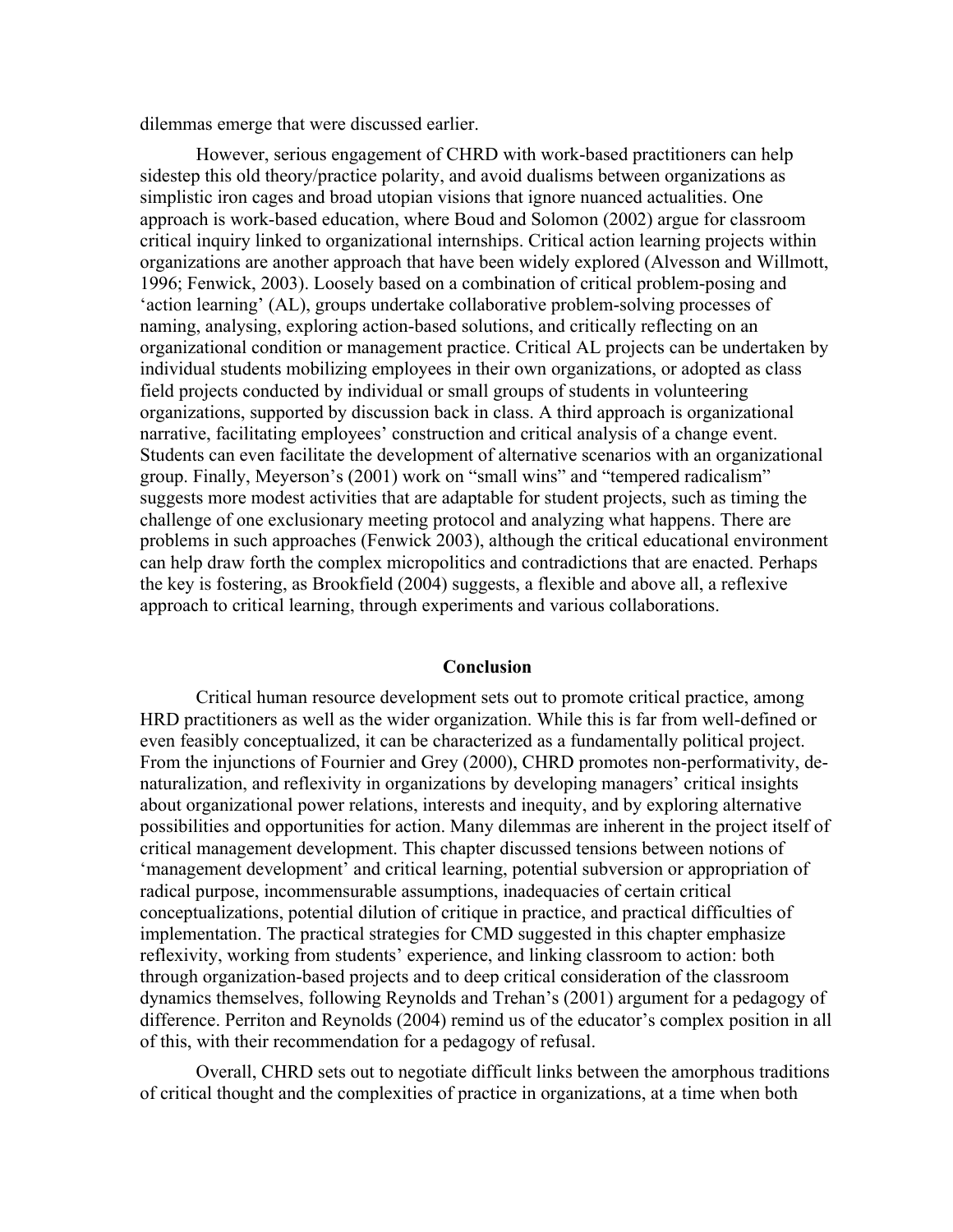managing and organizing are highly contested and rapidly shifting domains of activity. To further link all of this with notions of pedagogy and development, particularly within formal institutions, is to invite debate around interests, contradiction and the educative project. These ongoing dilemmas need not be viewed as problems requiring solution, but as open questions to return to again and again as various new models and prescriptions for CHRD to emerge.

Acknowledgements: This chapter draws from material published in Fenwick (2005a,b) which has been substantially modified and updated here.

- Alfred, M.A. and Chlup, D.T. (2010) 'Making the invisible, visible: race matters in human resource development', *Advances in Developing Human Resources* 12: 332-351
- Alvesson, M. and Deetz, C. (1996) 'Critical theory and postmodernism: approaches to organisational studies', in Stewart Clegg, C. Hardy and William Nord (eds.) *Handbook of Organization Studies*, London: New Delhi.
- Alvesson, M. and Willmott, H.S. (1996) *Making Sense of Management: A Critical Introduction*, London: Sage.
- Bierema, L.L. (2008) 'Critical human resource development education: A review of the literature and recommendations for teaching', *Proceedings of the Annual Academy of Human Resource Development Conference,* Panama City, Florida, pp. 538-545.
- Bierema, L. L. (2009) 'Critiquing human resource development's dominant masculine rationality and evaluating its impact', *Human Resource Development Review*, 8(1): 68-96.
- Bierema, L.L. and Cseh, M. (2003) 'Evaluating AHRD research using a feminist research framework', *Human Resource Development Quarterly, 14* (1): 5-26
- Brookfield, S. D. (2004) *The Power of Critical Theory: Liberating Adult Learning and Teaching*, San Francisco: Jossey-Bass.
- Brookfield, S.D. and Holst, J.D. (2010) *Radicalising Learning: Adult Education for a Just World,* San Francisco: John Wiley/Jossey- Bass.
- Boud, D. and Solomon, N. (2001) *Work-Based Learning: A New Higher Education*, Berkshire: Open University Press.
- Callahan, J.L. (2007) 'Gazing into the crystal ball: Critical HRD as a future of research in the field', *Human Resource Development International* 10 (1): 77-82.
- CMS (2002) Critical Management Studies Conference 2003, Human Resources Stream: Call for Proposals. Available at http://www.cms3.org
- Elliott, C. J. and Turnbull, R. S. (2005), *Critical Thinking in Human Resources Development,* London: Routledge.
- Ellsworth, E. (1988) 'Why doesn't this feel empowering? Working through the repressive myths of critical pedagogy', *Harvard Educational Review*, 59: 297-324.